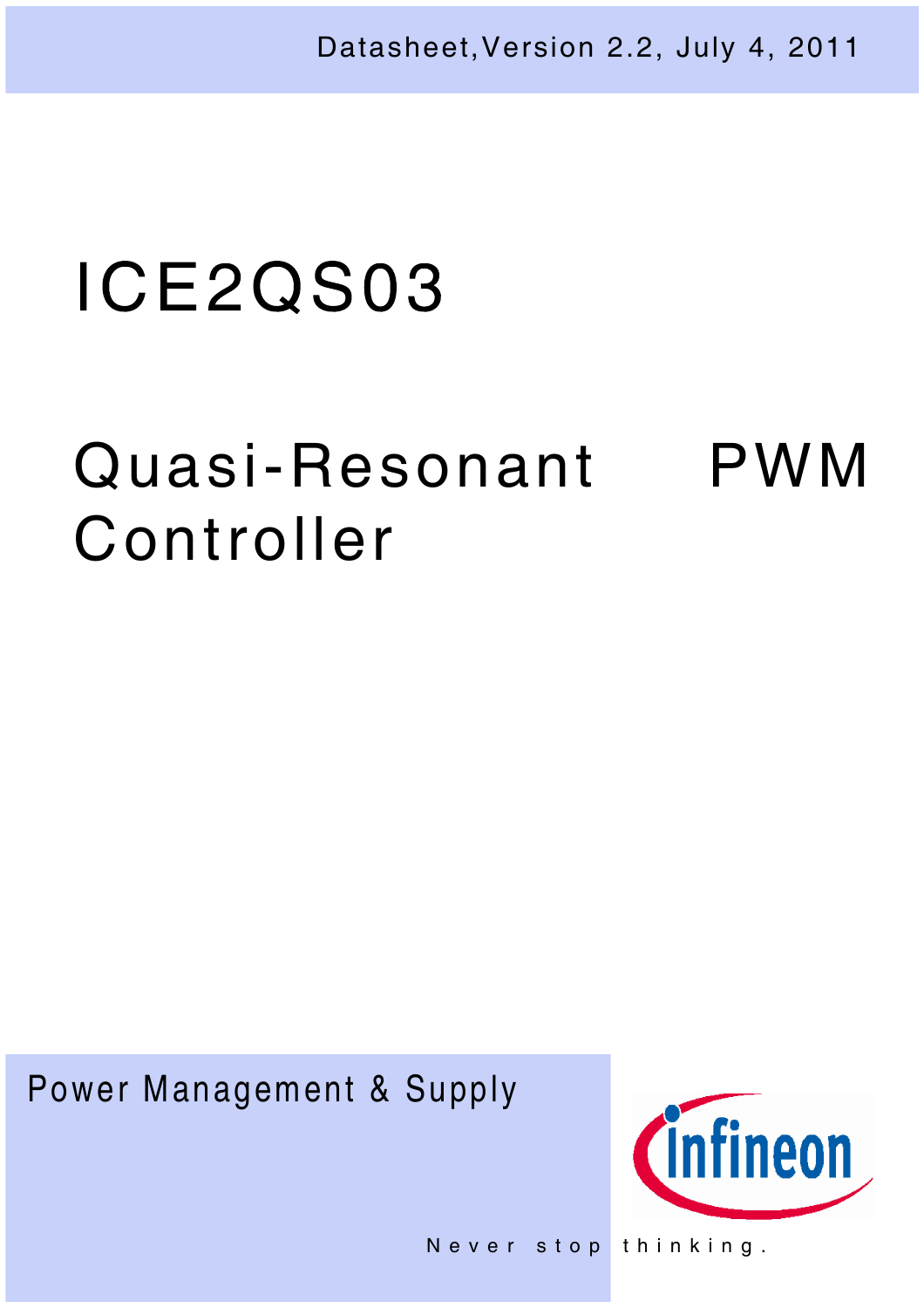| ICE2QS03<br>Revision History: | July 4, 2011              | Datasheet |
|-------------------------------|---------------------------|-----------|
| Previous Version:             | 2.1                       |           |
| Page18                        | Updated outline dimension |           |
|                               |                           |           |
|                               |                           |           |
|                               |                           |           |
|                               |                           |           |
|                               |                           |           |

For questions on technology, delivery and prices please contact the Infineon Technologies Offices in Germany or the Infineon Technologies Companies and Representatives worldwide: see our webpage at http:// www.infineon.com

CoolMOS<sup>®</sup>, CoolSET<sup>®</sup> are trademarks of Infineon Technologies AG.

**Edition July 4, 2011**

**Published by Infineon Technologies AG 81726 München, Germany © Infineon Technologies AG 7/4/11.**

**All Rights Reserved.**

#### **Attention please!**

The information given in this data sheet shall in no event be regarded as a guarantee of conditions or characteristics ("Beschaffenheitsgarantie"). With respect to any examples or hints given herein, any typical values stated herein and/or any information regarding the application of the device, Infineon Technologies hereby disclaims any and all warranties and liabilities of any kind, including without limitation warranties of non-infringement of intellectual property rights of any third party.

#### **Information**

For further information on technology, delivery terms and conditions and prices please contact your nearest Infineon Technologies Office (**www.infineon.com**).

#### **Warnings**

Due to technical requirements components may contain dangerous substances. For information on the types in question please contact your nearest Infineon Technologies Office.

Infineon Technologies Components may only be used in life-support devices or systems with the express written approval of Infineon Technologies, if a failure of such components can reasonably be expected to cause the failure of that life-support device or system, or to affect the safety or effectiveness of that device or system. Life support devices or systems are intended to be implanted in the human body, or to support and/or maintain and sustain and/or protect human life. If they fail, it is reasonable to assume that the health of the user or other persons may be endangered.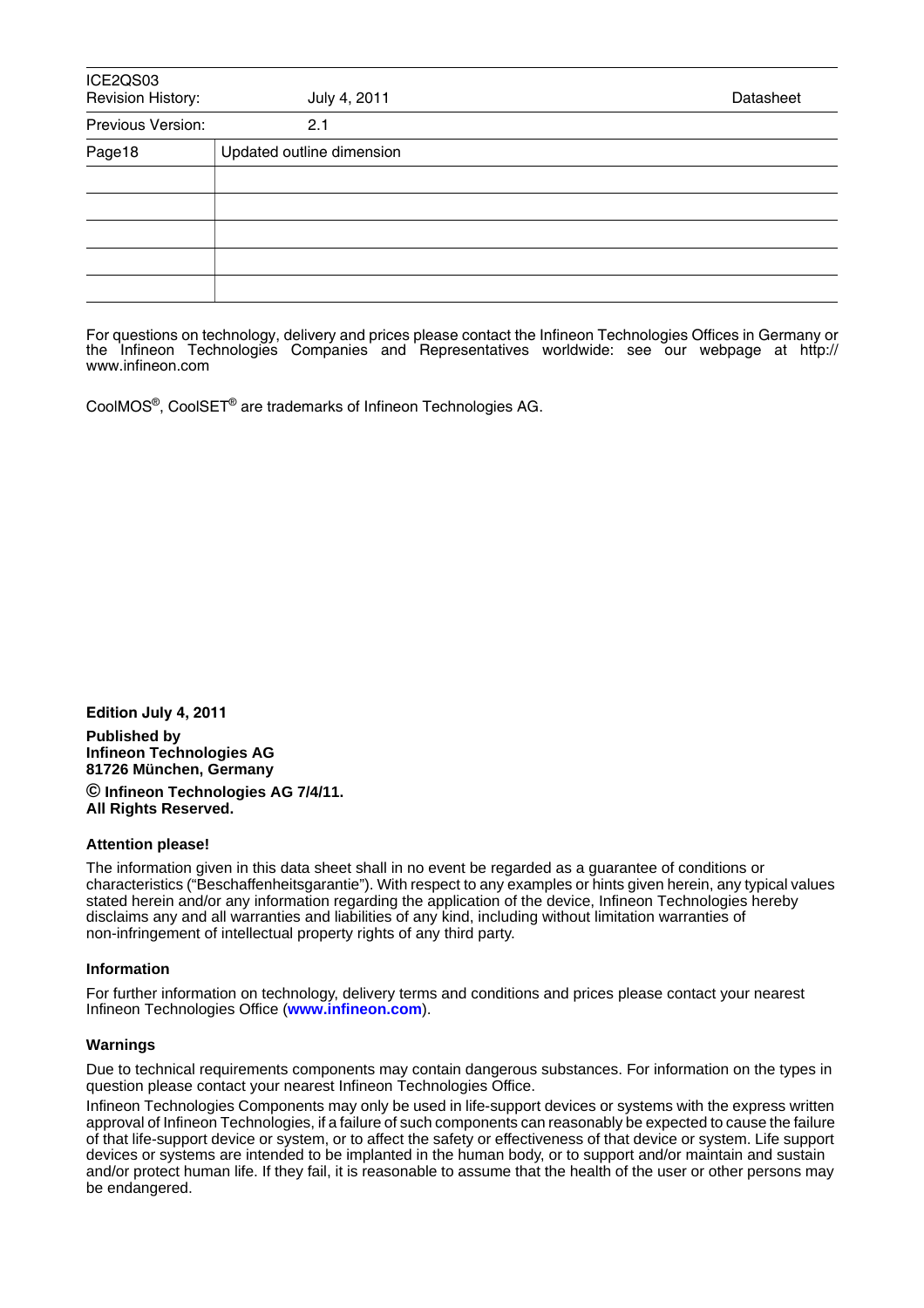

# **ICE2QS03**

# **Quasi-Resonant PWM Controller**

# **Product Highlight**

- **Active burst mode for low standby power**
- **Digital frequency reduction for better overall system efficiency**
- **Integrated power cell for IC self-power supply**

# **Features**

- Quasiresonant operation till very low load
- Active burst mode operation at light/no load for low standby input power (< 100mW)
- Digital frequency reduction with decreasing load • Power cell for VCC pre-charging with constant
- current • Built-in digital soft-start
- Foldback correction and cycle-by-cycle peak current limitation
- Auto restart mode for VCC Overvoltage protection
- Auto restart mode for VCC Undervoltage protection
- Auto restart mode for openloop/overload protection
- Latch-off mode for adjustable output overvoltage protection
- Latch-off mode for Short-winding protection

# **Description**

ICE2QS03 is a quasi-resonant PWM controller optimized for off-line switch power supply applications such as LCD TV, CRT TV and notebook adapter. The digital frequency reduction with decreasing load enables a quasi-resonant operation till very low load. As a result, the overall system efficiency is significantly improved compared to other conventional solutions. The active burst mode operation enables an ultra-low power consumption at standby mode with small and controllable output voltage ripple. Based on the BiCMOS technology, the product has a wide operation range (up to 26V) of IC power supply and lower power consumption. The numerous protection functions give a full protection of the power supply system in failure situations. All of these make the ICE2QS03 an outstanding controller for quasi-resonant flyback converter in the market.

# **Typical Application Circuit**



| Type     | <b>Marking</b> | Package  |
|----------|----------------|----------|
| ICE2QS03 | ICE2QS03       | PG-DIP-8 |

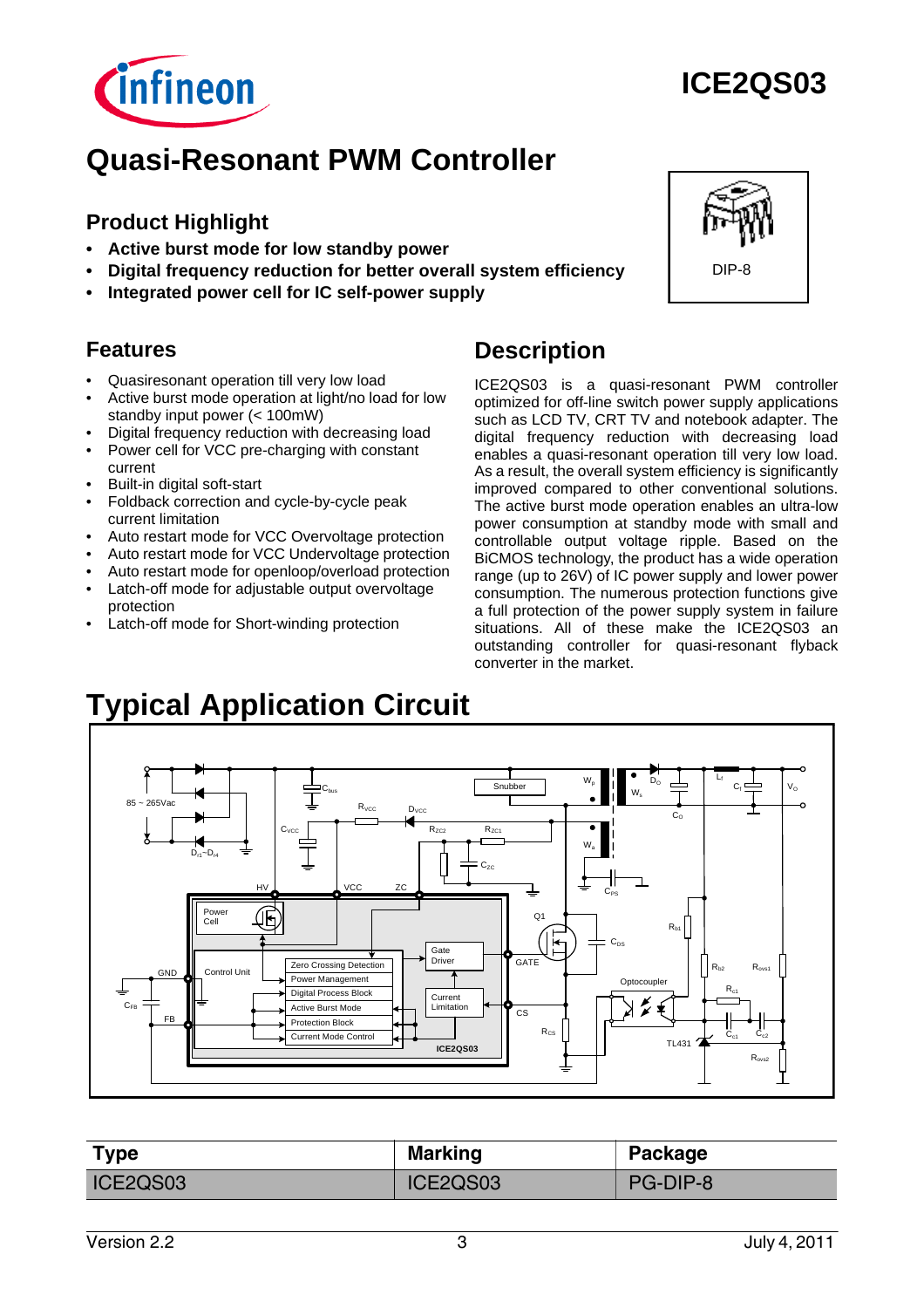

|                  | <b>Table of Contents</b><br>Page                           |
|------------------|------------------------------------------------------------|
| 1                |                                                            |
| 1.1              |                                                            |
| 1.2              |                                                            |
| 1.3              |                                                            |
| $\boldsymbol{2}$ |                                                            |
| 3                |                                                            |
| 3.1              | VCC Pre-Charging and Typical VCC Voltage During Start-up 7 |
| 3.2              |                                                            |
| 3.3              |                                                            |
| 3.3.1            |                                                            |
| 3.3.1.1          |                                                            |
| 3.3.1.2          |                                                            |
| 3.3.2            |                                                            |
| 3.3.3            |                                                            |
| 3.4              |                                                            |
| 3.4.1            |                                                            |
| 3.5              |                                                            |
| 3.5.1            |                                                            |
| 3.5.2            |                                                            |
| 3.5.3            |                                                            |
| 3.6              |                                                            |
| 4                |                                                            |
| 4.1              |                                                            |
| 4.2              |                                                            |
| 4.3              |                                                            |
| 4.3.1            |                                                            |
| 4.3.2            |                                                            |
| 4.3.3            |                                                            |
| 4.3.4            |                                                            |
| 4.3.5            |                                                            |
| 4.3.6            |                                                            |
| 4.3.7            |                                                            |
| 4.3.8            |                                                            |
| 4.3.9            |                                                            |
| 4.3.10           |                                                            |
| 5                |                                                            |
|                  |                                                            |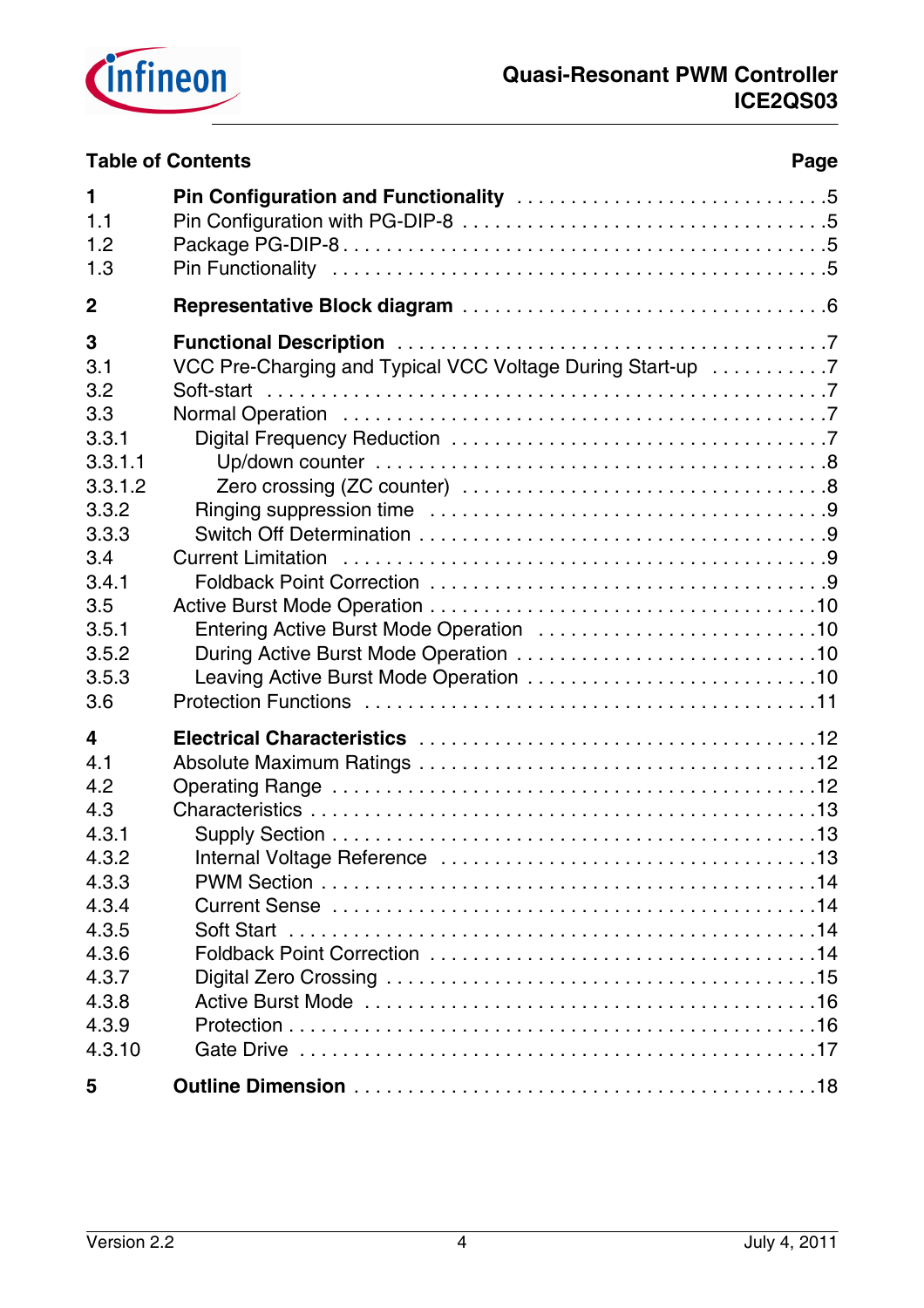

# **Pin Configuration and Functionality**

# **1** Pin Configuration and 1.3 **Functionality**

**1.1 Pin Configuration with PG-DIP-8**

| Pin            | Symbol | <b>Function</b>                  |  |  |  |
|----------------|--------|----------------------------------|--|--|--|
| 1              | ZС     | Zero Crossing                    |  |  |  |
| $\overline{2}$ | FB     | Feedback                         |  |  |  |
| 3              | CS     | <b>Current Sense</b>             |  |  |  |
| 4              | HV     | High Voltage Input               |  |  |  |
| 5              | HV     | High Voltage Input               |  |  |  |
| 6              | GATE   | <b>Gate Drive Output</b>         |  |  |  |
| 7              | VCC    | <b>Controller Supply Voltage</b> |  |  |  |
| 8              | GND    | <b>Controller Ground</b>         |  |  |  |

# **1.2 Package PG-DIP-8**



*Figure 1 Pin Configuration PG-DIP-8(top view)*

# **Pin Functionality**

#### **ZC** (Zero Crossing)

At this pin, the voltage from the auxiliary winding after a time delay circuit is applied. Internally, this pin is connected to the zero-crossing detector for switch-on determination. Additionally, the output overvoltage detection is realized by comparing the voltage Vzc with an internal preset threshold.

#### **FB** (Feedback)

Normally, an external capacitor is connected to this pin for a smooth voltage  $V_{FB}$ . Internally, this pin is connected to the PWM signal generator for switch-off determination (together with the current sensing signal), the digital signal processing for the frequency reduction with decreasing load during normal operation, and the Active Burst Mode controller for entering Active Burst Mode operation determination and burst ratio control during Active Burst Mode operation. Additionally, the open-loop / over-load protection is implemented by monitoring the voltage at this pin.

#### **CS** (Current Sense)

This pin is connected to the shunt resistor for the primary current sensing, externally, and the PWM signal generator for switch-off determination (together with the feedback voltage), internally. Moreover, shortwinding protection is realised by monitoring the voltage Vcs during on-time of the main power switch.

#### **GATE** (Gate Drive Output)

This output signal drives the external main power switch, which is a power MOSFET in most case.

#### **HV** (High Voltage)

The pin HV is connected to the bus voltage, externally, and to the power cell, internally. The current through this pin pre-charges the VCC capacitor with constant current once the supply bus voltage is applied.

#### **VCC** (Power supply)

VCC pin is the positive supply of the IC. The operating range is between  $V_{VCCO}$ <sup>ff</sup> and  $V_{VCCO}$ <sub>P</sub>.

#### **GND** (Ground)

This is the common ground of the controller.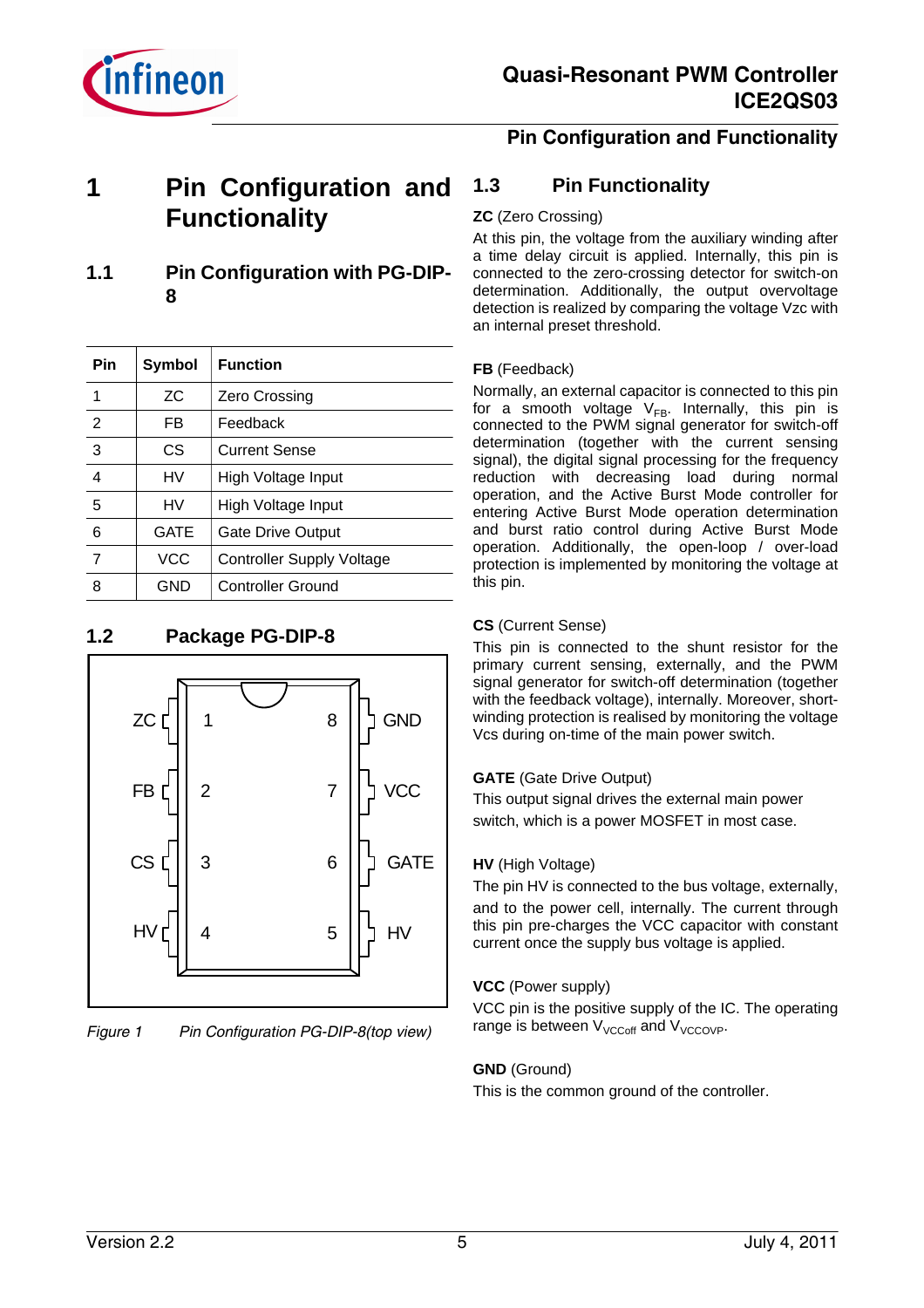

# **Representative Block diagram**





*Figure 2 Representative Block diagram*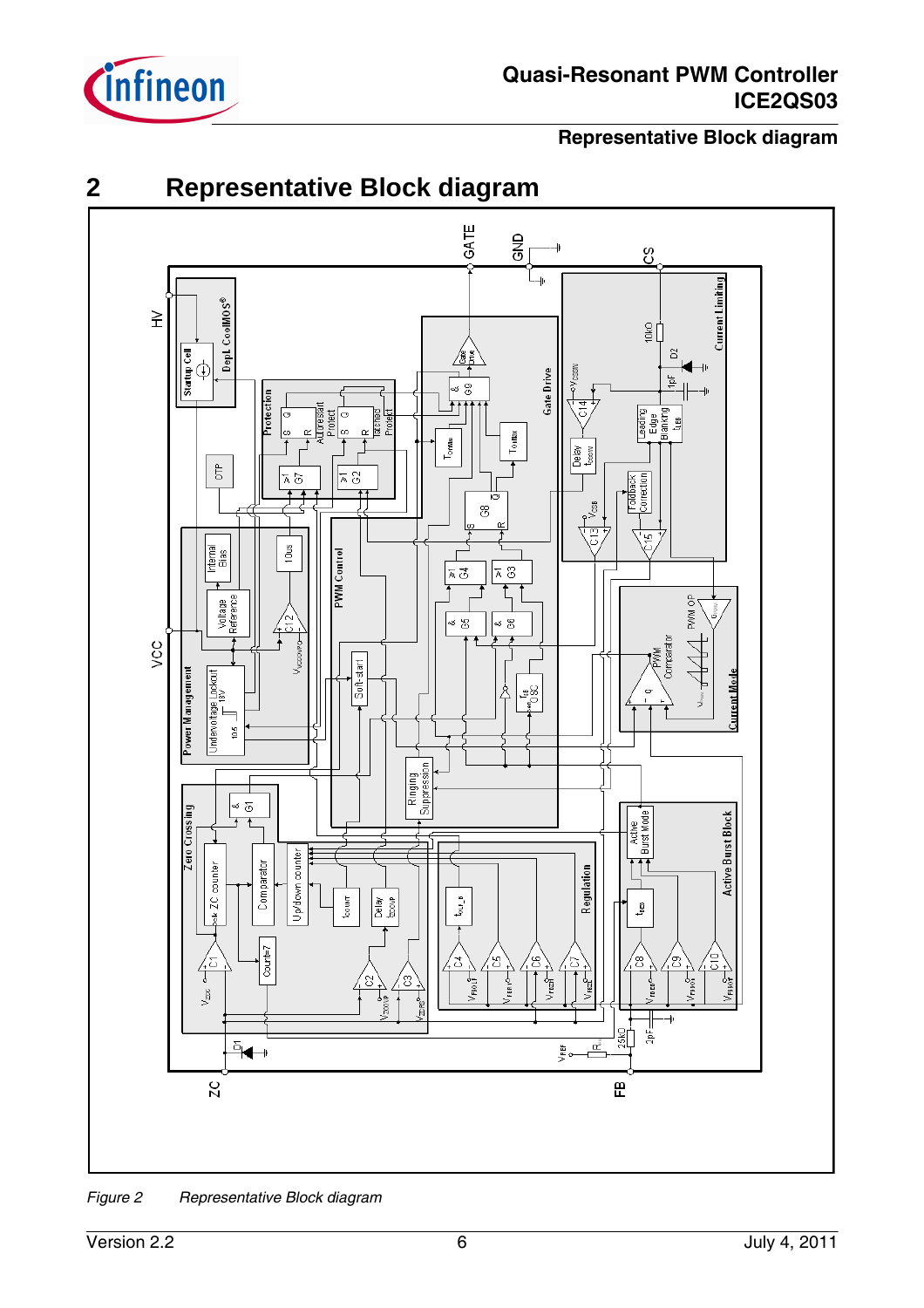

## **Functional Description**

# **3 Functional Description**

then will reach a constant value depending on output load.

# **3.2 Soft-start**

At the time  $t_{\text{on}}$ , the IC begins to operate with a soft-start. By this soft-start the switching stresses for the switch, diode and transformer are minimised. The soft-start implemented in ICE2QS03 is a digital time-based function. The preset soft-start time is **12ms** with 4 steps. If not limited by other functions, the peak voltage on CS pin will increase step by step from 0.32V to 1V finally.



*softstart*

# **3.3 Normal Operation**

The PWM controller during normal operation consists of a digital signal processing circuit including an up/ down counter, a zero-crossing counter (ZC counter) and a comparator, and an analog circuit including a current measurement unit and a comparator. The switch-on and -off time points are each determined by the digital circuit and the analog circuit, respectively. As input information for the switch-on determination, the zero-crossing input signal and the value of the up/down counter are needed, while the feedback signal  $V_{FB}$  and the current sensing signal  $V_{CS}$  are necessary for the switch-off determination. Details about the full operation of the PWM controller in normal operation are illustrated in the following paragraphs.

#### **3.3.1 Digital Frequency Reduction**

As mentioned above, the digital signal processing circuit consists of an up/down counter, a ZC counter and a comparator. These three parts are key to implement digital frequency reduction with decreasing load. In addition, a ringing suppression time controller is implemented to avoid mistriggering by the high frequency oscillation, when the output voltage is very low under conditions such as soft start or output short circuit . Functionality of these parts is described as in the following.

# **3.1 VCC Pre-Charging and Typical VCC Voltage During Start-up**

In ICE2QS03, a high voltage startup cell is integrated. As shown in Figure 2, the start cell consists of a high voltage device and a controller, whereby the high voltage device is controlled by the controller. The startup cell provides a pre-charging of the VCC capacitor till VCC voltage reaches the VCC turned-on threshold  $V_{VCCon}$  and the IC begins to operate.

Once the mains input voltage is applied, a rectified voltage shows across the capacitor C<sub>bus</sub>. The high voltage device provides a current to charge the VCC capacitor  $C_{\text{vcc}}$ . Before the VCC voltage reaches a certain value, the amplitude of the current through the high voltage device is only determined by its channel resistance and can be as high as several mA. After the VCC voltage is high enough, the controller controls the high voltage device so that a constant current around 1mA is provided to charge the VCC capacitor further, until the VCC voltage exceeds the turned-on threshold  $V_{VCCon}$ . As shown as the time phase I in Figure 3, the VCC voltage increase near linearly and the charging speed is independent of the mains voltage level.



*Figure 3 VCC voltage at start up*

The time taking for the VCC pre-charging can then be approximately calculated as:

$$
t_1 = \frac{V_{VCCon} \cdot C_{vcc}}{I_{VCCch \text{arge2}}}
$$
 [1]

where  $I_{\text{VCC}$ charge<sub>2</sub> is the charging current from the  $3.3.1$ startup cell which is 1.05mA, typically.

Exceeds the VCC voltage the turned-on threshold  $V_{\text{VCCon}}$  of at time  $t_1$ , the startup cell is switched off, and the IC begins to operate with a soft-start. Due to power consumption of the IC and the fact that still no energy from the auxiliary winding to charge the VCC capacitor before the output voltage is built up, the VCC voltage drops (Phase II). Once the output voltage is high enough, the VCC capacitor receives then energy from the auxiliary winding from the time point  $t<sub>2</sub>$  on. The VCC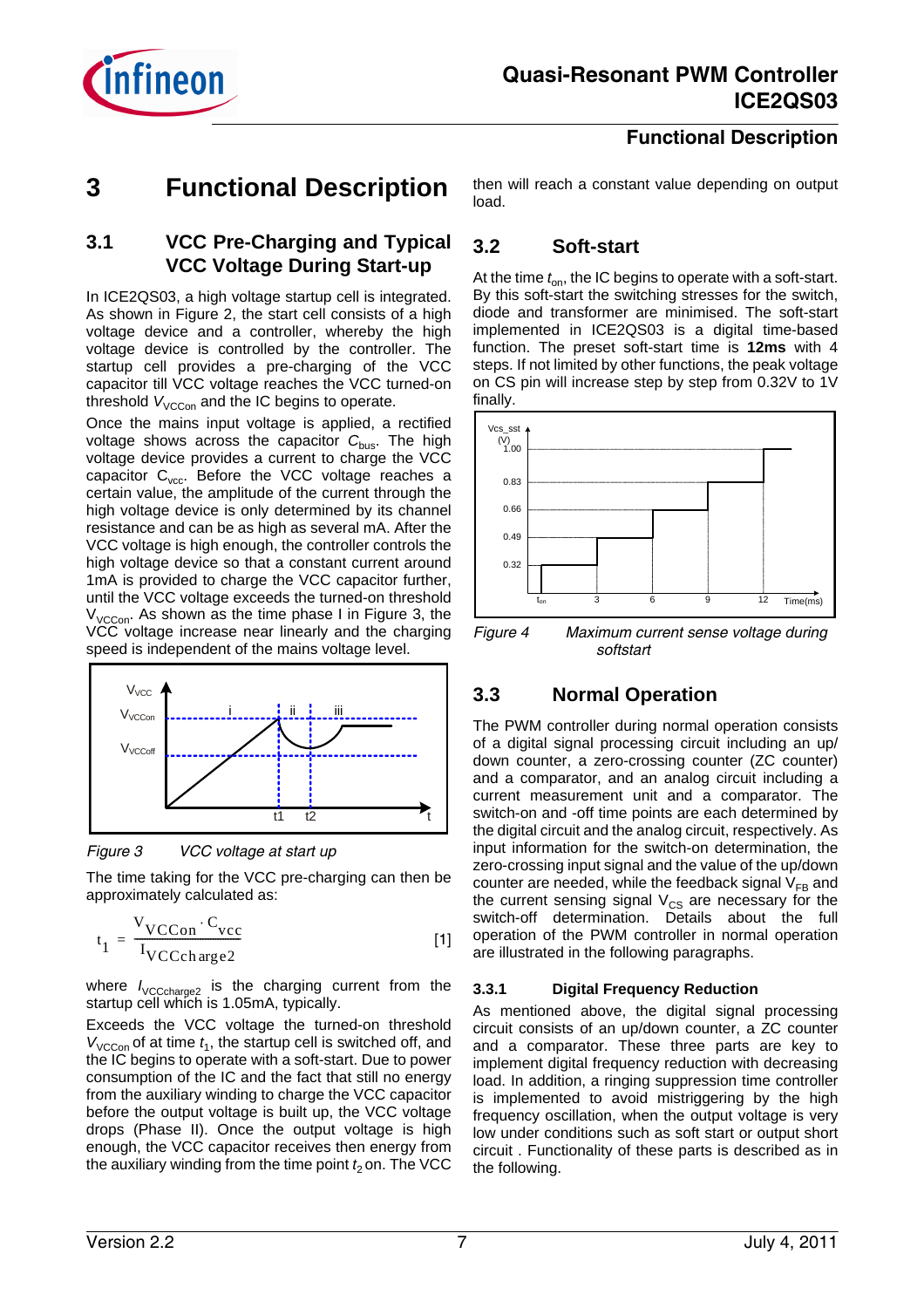

# **Functional Description**

#### **3.3.1.1 Up/down counter**

The up/down counter stores the number of the zero crossing to be ignored before the main power switch is switched on after demagnetisation of the transformer. This value is fixed according to the feedback voltage,  $V_{FB}$ , which contains information about the output power. Indeed, in a typical peak current mode control, a high output power results in a high feedback voltage, and a low output power leads to a low regulation voltage. Hence, according to  $V_{FB}$ , the value in the up/ down counter is changed to vary the power MOSFET off-time according to the output power. In the following, the variation of the up/down counter value according to the feedback voltage is explained.

The feedback voltage  $V_{FB}$  is internally compared with three threshold voltages  $V_{\text{RI}}$ ,  $V_{\text{RH}}$  and  $V_{\text{RM}}$ , at each clock period of 48ms. The up/down counter counts then upward, keep unchanged or count downward, as shown in Table 1.

**Table 1 Operation of the up/down counter**

| V <sub>FR</sub>                                                          | up/down counter<br>action           |
|--------------------------------------------------------------------------|-------------------------------------|
| Always lower than $V_{FRZI}$                                             | Count upwards till                  |
| Once higher than $V_{FBZL}$ , but<br>always lower than V <sub>FBZH</sub> | Stop counting, no<br>value changing |
| Once higher than $V_{FBZH}$ , but<br>always lower than $V_{FBB1}$        | Count downwards<br>till 1           |
| Once higher than $V_{FBB1}$                                              | Set up/down<br>counter to 1         |

In the ICE2QS03, the number of zero crossing is limited to 7. Therefore, the counter varies between 1 and 7, and any attempt beyond this range is ignored. When  $V_{FB}$  exceeds  $V_{FBR1}$  voltage, the up/down counter is initialised to 1, in order to allow the system to react rapidly to a sudden load increase. The up/down counter value is also intialised to 1 at the start-up, to ensure an efficient maximum load start up. **Figure 5** shows some examples on how up/down counter is changed according to the feedback voltage over time.

The use of two different thresholds  $V_{FRZI}$  and  $V_{FRZH}$  to count upward or downward is to prevent frequency jittereing when the feedback voltage is close to the threshold point. However, for a stable operation, these two thresholds must not be affected by the foldback current limitation (see Section 3.4.1), which limits the  $V_{CS}$  voltage. Hence, to prevent such situation, the threshold voltages, V<sub>FBZL</sub> and V<sub>FBZH</sub>, are changed internally depending on the line voltage levels.



*Figure 5 Up/down counter operation*

#### **3.3.1.2 Zero crossing (ZC counter)**

In the system, the voltage from the auxiliary winding is applied to the zero-crossing pin through a RC network, which provides a time delay to the voltage from the auxiliary winding. Internally, this pin is connected to a clamping network, a zero-crossing detector, an output overvoltage detector and a ringing suppression time controller.

During on-state of the power switch a negative voltage applies to the ZC pin. Through the internal clamping network, the voltage at the pin is clamped to certain level.

The ZC counter has a minimum value of 0 and maximum value of 7. After the internal MOSFET is turned off, every time when the falling voltage ramp of on ZC pin crosses the 100mV threshold, a zero crossing is detected and ZC counter will increase by 1. It is reset every time after the GATE output is changed to high.

The voltage  $v_{zC}$  is also used for the output overvoltage protection. Once the voltage at this pin is higher than the threshold *V*<sub>ZCOVP</sub> during off-time of the main switch, the IC is latched off after a fixed blanking time.

To achieve the switch-on at voltage valley, the voltage from the auxiliary winding is fed to a time delay network (the RC network consists of  $D_{zc}$ ,  $R_{zc1}$ ,  $R_{zc2}$  and  $C_{zc}$  as shown in typical application circuit) before it is applied to the zero-crossing detector through the ZC pin. The needed time delay to the main oscillation signal  $\Delta t$ should be approximately one fourth of the oscillation period (by transformer primary inductor and drainsource capacitor) minus the propagation delay from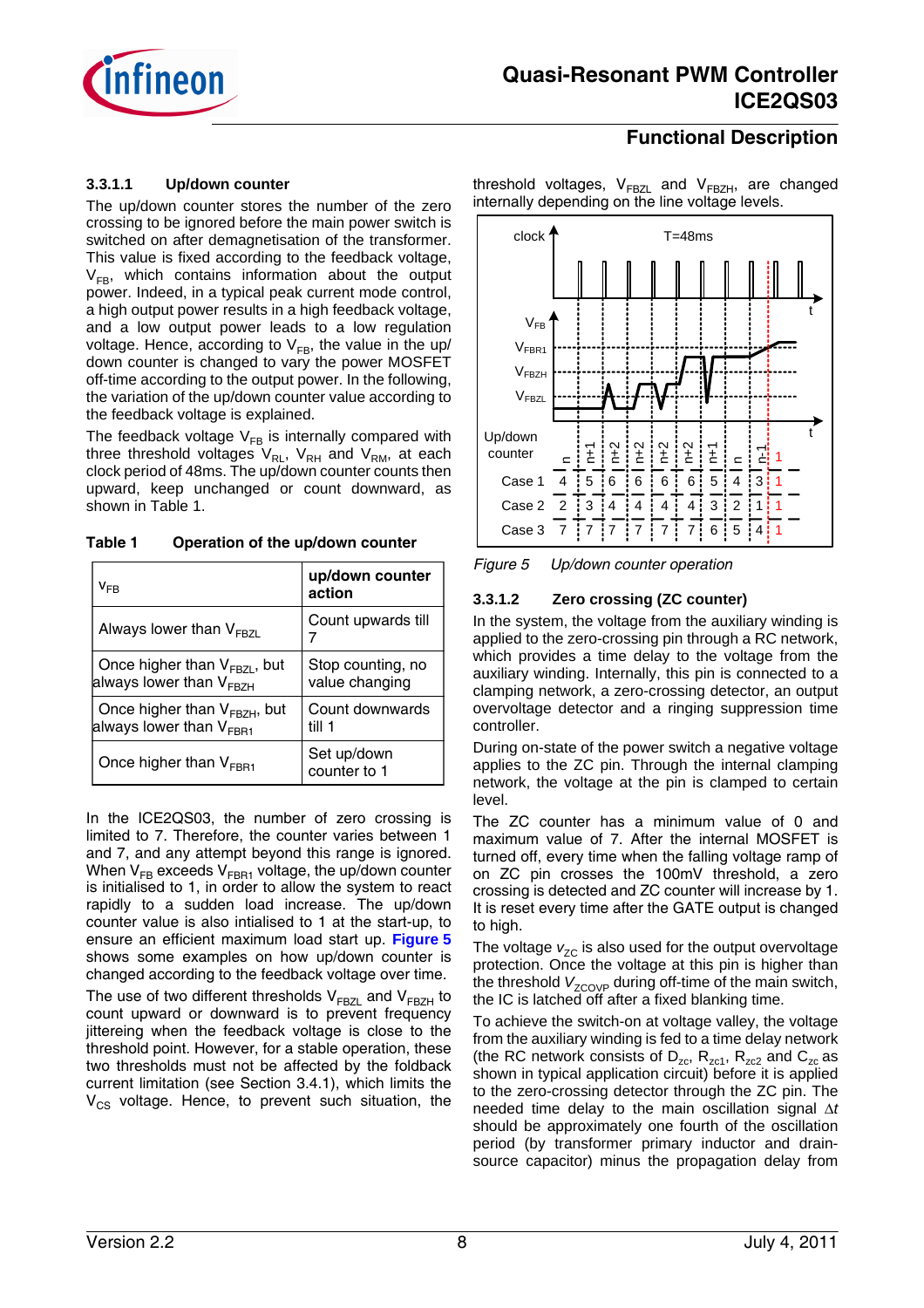

thedetected zero-crossing to the switch-on of the main switch  $t_{\text{delay}}$ , theoretically:

$$
\Delta t = \frac{T_{osc}}{4} - t_{delay}
$$
 [2]

This time delay should be matched by adjusting the time constant of the RC network which is calculated as:

$$
\tau_{td} = C_{zc} \cdot \frac{R_{zc1} \cdot R_{zc2}}{R_{zc1} + R_{zc2}}
$$
 [3]

#### **3.3.2 Ringing suppression time**

After MOSFET is turned off, there will be some oscillation on  $V_{DS}$ , which will also appear on the voltage on ZC pin. To avoid that the MOSFET is turned on mistriggerred by such oscillations, a ringing suppression timer is implemented. The timer is dependent on the voltage  $v_{ZC}$ . When the voltage  $v_{ZC}$  is lower than the threshold V<sub>ZCRS</sub>, a longer preset time applies, while a shorter time is set when the voltage  $v_{ZC}$ is higher than the threshold.

#### **3.3.2.1 Switch on determination**

After the gate drive goes to low, it can not be changed to high during ring suppression time.

After ring suppression time, the gate drive can be turned on when the ZC counter value is higher or equal to up/down counter value.

However, it is also possible that the oscillation between primary inductor and drain-source capacitor damps very fast and IC can not detect enough zero crossings and ZC counter value will not be high enough to turn on 3.4.1 the gate drive. In this case, a maximum off time is implemented. After gate drive has been remained off for the period of  $T<sub>OffMax</sub>$ , the gate drive will be turned on again regardless of the counter values and  $V_{ZC}$ . This function can effectively prevent the switching frequency from going lower than 20kHz, otherwise which will cause audible noise, during start up.

#### **3.3.3 Switch Off Determination**

In the converter system, the primary current is sensed by an external shunt resistor, which is connected between low-side terminal of the main power switch and the common ground. The sensed voltage across the shunt resistor  $v_{\text{cs}}$  is applied to an internal current measurement unit, and its output voltage  $V_1$  is compared with the regulation voltage  $V_{FB}$ . Once the voltage  $V_1$  exceeds the voltage  $V_{FB}$ , the output flip-flop is reset. As a result, the main power switch is switched off. The relationship between the  $V_1$  and the  $V_{CS}$  is described by:

#### **Functional Description**

To avoid mistriggering caused by the voltage spike across the shunt resistor at the turn on of the main power switch, a leading edge blanking time,  $t_{LEB}$ , is applied to the output of the comparator. In other words, once the gate drive is turned on, the minimum on time of the gate drive is the leading edge blanking time.

In addition, there is a maximum on time,  $t_{OMax}$ , limitation implemented in the IC. Once the gate drive has been in high state longer than the maximum on time, it will be turned off to prevent the switching frequency from going too low because of long on time.

# **3.4 Current Limitation**

There is a cycle by cycle current limitation realized by the current limit comparator to provide an overcurrent detection. The source current of the MOSFET is sensed via a sense resistor  $R_{\text{CS}}$ . By means of  $R_{\text{CS}}$  the source current is transformed to a sense voltage  $V_{CS}$ which is fed into the pin CS. If the voltage  $V_{CS}$  exceeds an internal voltage limit, adjusted according to the Mains voltage, the comparator immediately turns off the gate drive.

To prevent the Current Limitation process from distortions caused by leading edge spikes, a Leading Edge Blanking time  $(t<sub>l</sub><sub>FB</sub>)$  is integrated in the current sensing path.

A further comparator is implemented to detect dangerous current levels ( $V_{\text{CSSW}}$ ) which could occur if one or more transformer windings are shorted or if the secondary diode is shorted. To avoid an accidental latch off, a spike blanking time of t<sub>CSSW</sub> is integrated in the output path of the comparator .

#### **3.4.1 Foldback Point Correction**

When the main bus voltage increases, the switch on time becomes shorter and therefore the operating frequency is also increased. As a result, for a constant primary current limit, the maximum possible output power is increased, which the converter may have not been designed to support.

To avoid such a situation, the internal foldback point correction circuit varies the  $V_{CS}$  voltage limit according to the bus voltage. This means the  $V_{CS}$  will be decreased when the bus voltage increases. To keep a constant maximum input power of the converter, the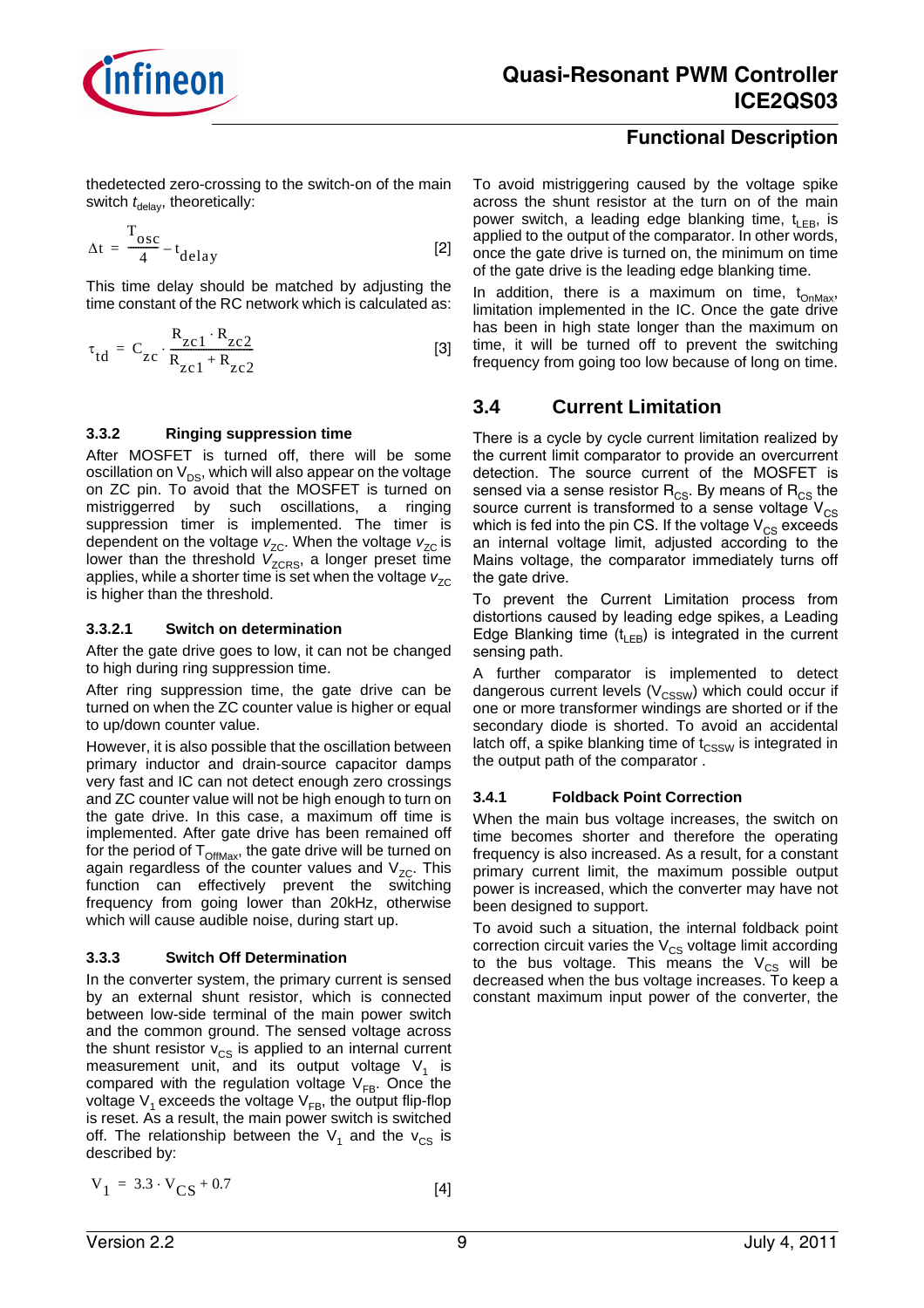

required maximum V<sub>CS</sub> versus various input bus voltage can be calculated, which is shown in **Figure 6**.



*Figure 6 Variation of the VCS limit voltage according to the I<sub>zC</sub>* current

According to the typical application circuit, when MOSFET is turned on, a negative voltage proportional to bus voltage will be coupled to auxiliary winding. Inside ICE2QS03, an internal circuit will clamp the voltage on ZC pin to nearly 0V. As a result, the current flowing out from ZC pin can be calculated as

$$
I_{ZC} = \frac{V_{BUS}N_a}{R_{ZC1}N_P}
$$
 [5]

When this current is higher than  $I_{ZC-1}$ , the amount of current exceeding this threshold is used to generate an offset to decrease the maximum limit on  $V_{CS}$ . Since the ideal curve shown in **Figure 6** is a nonlinear one, a digital block in ICE2QS03 is implemented to get a better control of maximum output power. Additional advantage to use digital circuit is the production tolerance is smaller compared to analog solutions. The typical maximum limit on  $V_{CS}$  versus the ZC current is shown in **Figure 7**.



*Figure 7 VCS-max versus IZC*

# **3.5 Active Burst Mode Operation**

At light load condition, the IC enters Active Burst Mode operation to minimize the power consumption. Details

# **Functional Description**

about Active Burst Mode operation are explained in the following paragraphs.

#### **3.5.1 Entering Active Burst Mode Operation**

For determination of entering Active Burst Mode operation, three conditions apply:

- the feedback voltage is lower than the threshold of  $V_{EBEB}(1.25V)$ . Accordingly, the peak current sense voltage across the shunt resistor is 0.17;
- the up/down counter is 7; and
- a certain blanking time  $(t_{\text{BFR}})$ .

Once all of these conditions are fulfilled, the Active Burst Mode flip-flop is set and the controller enters Active Burst Mode operation. This multi-condition determination for entering Active Burst Mode operation prevents mistriggering of entering Active Burst Mode operation, so that the controller enters Active Burst Mode operation only when the output power is really low during the preset blanking time.

#### **3.5.2 During Active Burst Mode Operation**

After entering the Active Burst Mode the feedback voltage rises as  $V_{\text{OUT}}$  starts to decrease due to the inactive PWM section. One comparator observes the feedback signal if the voltage level  $V_{BH}$  (3.6V) is exceeded. In that case the internal circuit is again activated by the internal bias to start with swtiching.

Turn-on of the power MOSFET is triggered by the timer. The PWM generator for Active Burst Mode operation composes of a timer with a fixed frequency of 52kHz, typically, and an analog comparator. Turn-off is resulted by comparison of the voltage signal  $v_1$  with an internal threshold, by which the voltage across the shunt resistor  $V_{csB}$  is 0.34V, accordingly. A turn-off can also be triggered by the maximal duty ratio controller which sets the maximal duty ratio to 50%. In operation, the output flip-flop will be reset by one of these signals which come first.

If the output load is still low, the feedback signal decreases as the PWM section is operating. When feedback signal reaches the low threshold  $V_{BI}$ (3.0V), the internal bias is reset again and the PWM section is disabled until next time regultaion siganl increases beyond the  $V_{BH}$  threshold. If working in Active Burst Mode the feedback signal is changing like a saw tooth between 3.0V and 3.6V shown in Figure 7.

### **3.5.3 Leaving Active Burst Mode Operation**

The feedback voltage immediately increases if there is a high load jump. This is observed by one comparator. As the current limit is 34% during Active Burst Mode a certain load is needed so that feedback voltage can exceed  $V_{IR}$  (4.5V). After leaving active busrt mode, maximum current can now be provided to stabilize  $V_{\Omega}$ . In addition, the up/down counter will be set to 1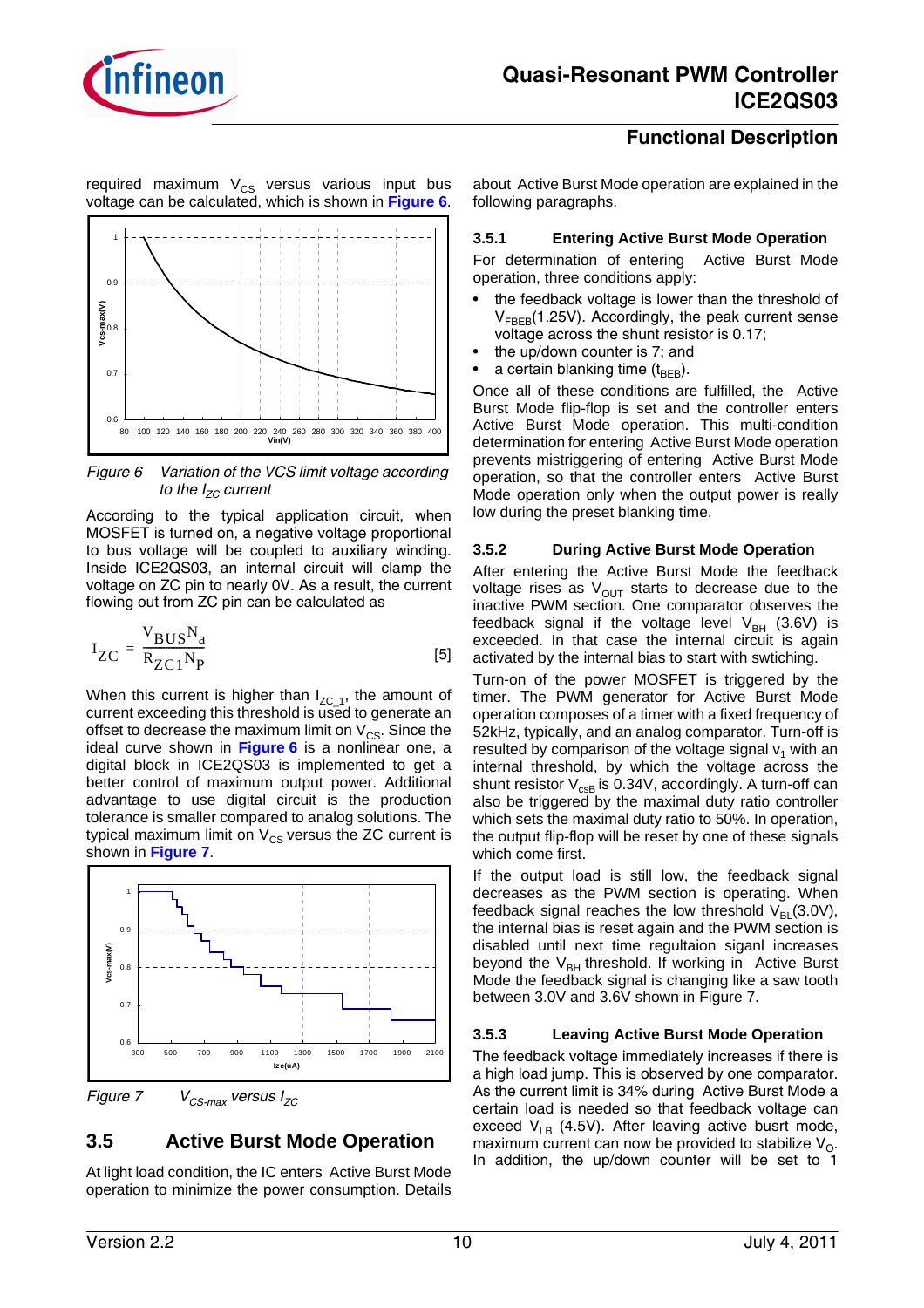

immediately after leaving Active Burst Mode. This is helpful to decrease the output voltage undershoot.



*Figure 8 Signals in Active Burst Mode*

# **3.6 Protection Functions**

The IC provides full protection functions. The following table summarizes these protection functions.

| Table 2 | <b>Protection features</b> |  |
|---------|----------------------------|--|
|         |                            |  |

| <b>VCC Overvoltage</b>  | <b>Auto Restart Mode</b> |
|-------------------------|--------------------------|
| <b>VCC Undervoltage</b> | <b>Auto Restart Mode</b> |
| Overload/Open Loop      | <b>Auto Restart Mode</b> |
| Over temperature        | <b>Auto Restart Mode</b> |
| Output Overvoltage      | Latched Off Mode         |
| Short Winding           | Latched Off Mode         |

During operation, the VCC voltage is continuously monitored. In case of an under- or an over-voltage, the

# **Functional Description**

IC is reset and the main power switch is then kept off. After the VCC voltage falls below the threshold  $V_{\text{VCCoff}}$ , the startup cell is activated. The VCC capacitor is then charged up. Once the voltage exceeds the threshold  $V_{VCCon}$ , the IC begins to operate with a new soft-start.

In case of open control loop or output over load, the feedback voltage will be pulled up . After a blanking time of 24ms, the IC enters auto-restart mode. The blanking time here enables the converter to provide a high power in case the increase in  $V_{FB}$  is due to a sudden load increase. During off-time of the power switch, the voltage at the zero-crossing pin is monitored for output over-voltage detection. If the voltage is higher than the preset threshold  $v_{ZCOVP}$ , the IC is latched off after the preset blanking time.

If the junction temperature of IC exceeds 140 °C, the IC enter into autorestart mode.

If the voltage at the current sensing pin is higher than the preset threshold  $v_{\text{CSSW}}$  during on-time of the power switch, the IC is latched off. This is short-winding protection.

During latch-off protection mode, when the VCC voltage drops to 10.5V,the startup cell is activated and the VCC voltage is charged to 18V then the startup cell is shut down again and repeats the previous procedure.

There is also an maximum on time limitation inside ICE2QS03. Once the gate voltage is high longer than  $t_{OMAx}$ , it is turned off immediately.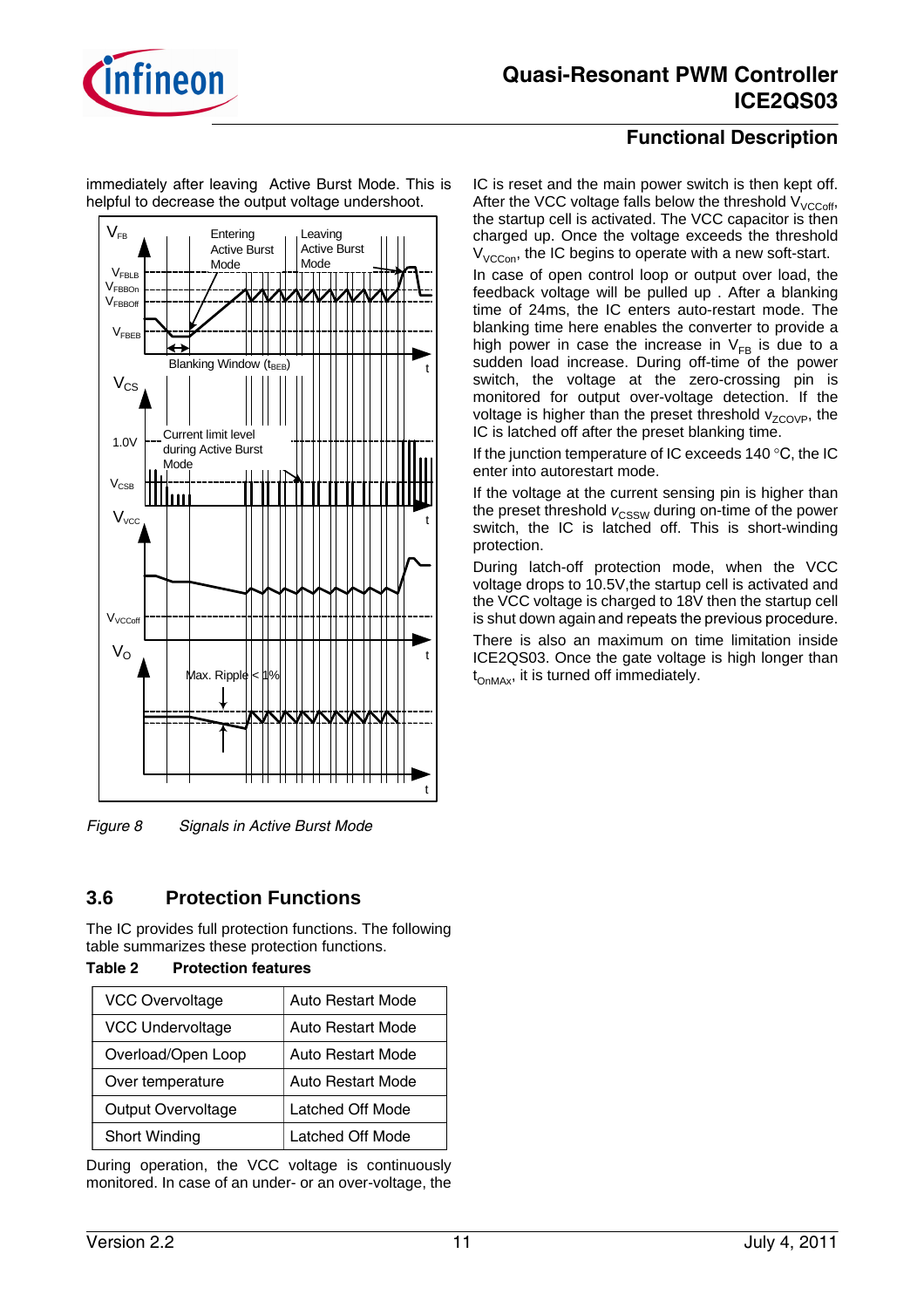

# **4 Electrical Characteristics**

# **4.1 Absolute Maximum Ratings**

*Note: Absolute maximum ratings are defined as ratings, which when being exceeded may lead to destruction of the integrated circuit. For the same reason make sure, that any capacitor that will be connected to pin 7 (VCC) is discharged before assembling the application circuit.*

| <b>Parameter</b>                                | Symbol           |        | <b>Limit Values</b> |             | <b>Remarks</b>                 |
|-------------------------------------------------|------------------|--------|---------------------|-------------|--------------------------------|
|                                                 |                  | min.   | max.                |             |                                |
| <b>HV Voltage</b>                               | $V_{HV}$         | ۰      | 500                 | V           |                                |
| <b>VCC Supply Voltage</b>                       | $V_{\text{VCC}}$ | $-0.3$ | 27                  | v           |                                |
| FB Voltage                                      | $V_{FB}$         | $-0.3$ | 5.0                 | v           |                                |
| <b>ZC Voltage</b>                               | $V_{\rm ZC}$     | $-0.3$ | 5.0                 | $\vee$      |                                |
| <b>CS Voltage</b>                               | $V_{\text{CS}}$  | $-0.3$ | 5.0                 | V           |                                |
| <b>GATE Voltage</b>                             | $V_{\text{OUT}}$ | $-0.3$ | 27                  | V           |                                |
| Maximum current out from ZC pin                 | <b>IZCMAX</b>    | 3      | ۰                   | mA          |                                |
| Junction Temperature                            | $T_{\rm i}$      | -40    | 125                 | $^{\circ}C$ |                                |
| Storage Temperature                             | $T_{\rm S}$      | $-55$  | 150                 | $^{\circ}C$ |                                |
| <b>Thermal Resistance</b><br>Junction - Ambient | $R_{thJA}$       | ۰      | 90                  | K/W         | PG-DIP-8                       |
| ESD Capability (incl. Drain Pin)                | $V_{ESD}$        | ۰      | 2                   | kV          | Human body model <sup>1)</sup> |

<sup>1)</sup> According to EIA/JESD22-A114-B (discharging a 100pF capacitor through a 1.5k $\Omega$  series resistor)

# **4.2 Operating Range**

*Note: Within the operating range the IC operates as described in the functional description.*

| <b>Parameter</b>                      | Symbol            | <b>Limit Values</b> |                 | Unit        | <b>Remarks</b> |
|---------------------------------------|-------------------|---------------------|-----------------|-------------|----------------|
|                                       |                   | min.                | max.            |             |                |
| <b>VCC Supply Voltage</b>             | $V_{VCC}$         | V <sub>VCCoff</sub> | <b>V</b> VCCOVP |             |                |
| Junction Temperature of<br>Controller | $I_{\text{iCon}}$ | $-25$               | 125             | $^{\circ}C$ |                |

*Note: All voltages are measured with respect to ground (Pin 8). The voltage levels are valid if other ratings are not violated.*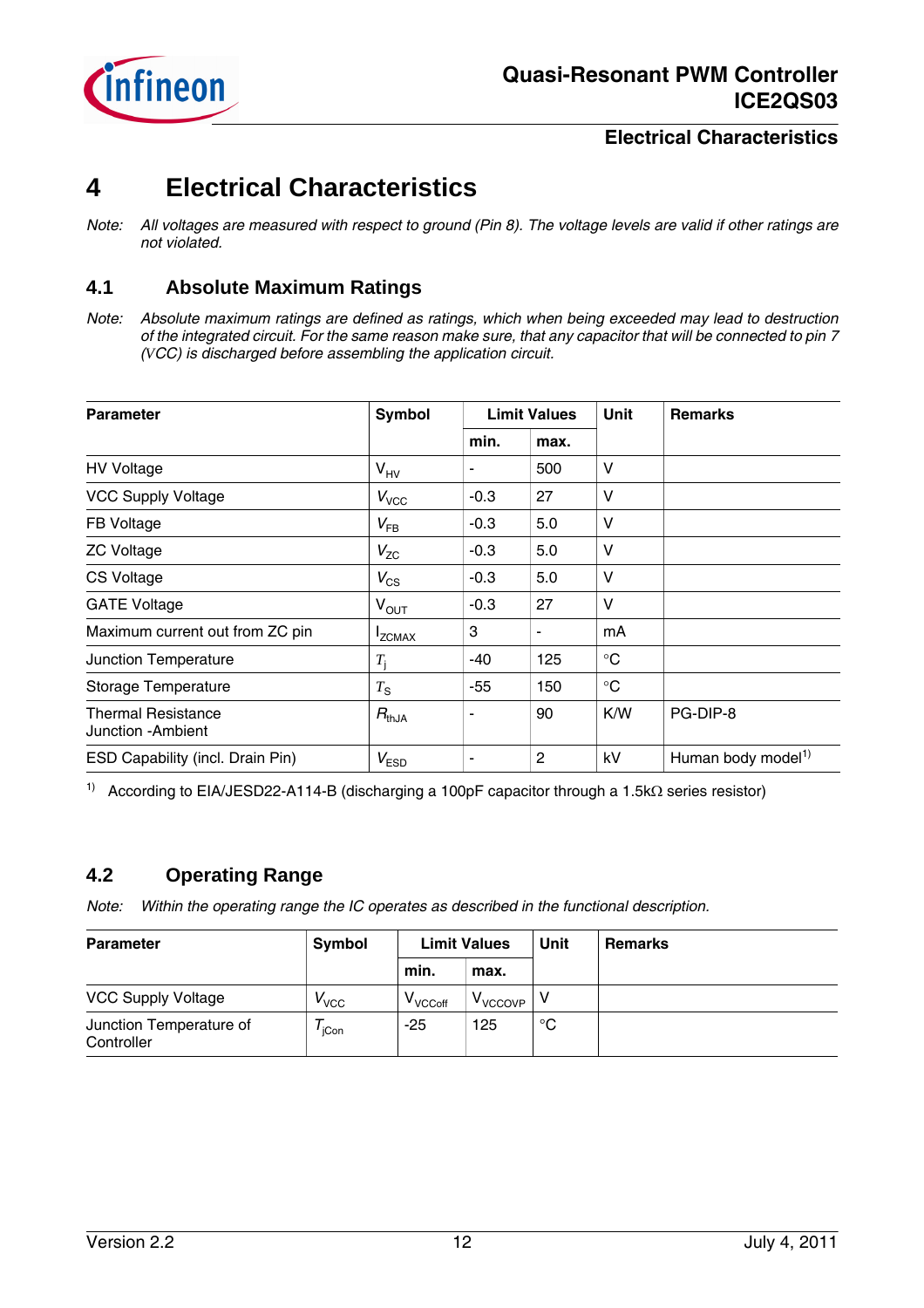

## **4.3 Characteristics**

#### **4.3.1 Supply Section**

*Note: The electrical characteristics involve the spread of values within the specified supply voltage and junction temperature range T<sup>J</sup> from – 25* °*C to 125* °*C. Typical values represent the median values, which are related to 25°C. If not otherwise stated, a supply voltage of*  $V_{CC}$  *= 18 V is assumed.* 

| <b>Parameter</b>                                             | Symbol                      |      | <b>Limit Values</b>      |                          |         | <b>Test Condition</b>                                              |
|--------------------------------------------------------------|-----------------------------|------|--------------------------|--------------------------|---------|--------------------------------------------------------------------|
|                                                              |                             | min. | typ.                     | max.                     |         |                                                                    |
| Start Up Current                                             | $I_{\text{VCCstart}}$       |      | 300                      | 550                      | μA      | $V_{\text{VCC}} = V_{\text{VCCon}} -0.2V$                          |
| <b>VCC Charge Current</b>                                    | VCCcharge1                  |      | 5.0                      | $\blacksquare$           | mA      | $V_{VCC} = 0V$                                                     |
|                                                              | VCCcharge2                  | 0.8  | $\overline{\phantom{0}}$ | $\blacksquare$           | mA      | $V_{VCC}$ = 1V                                                     |
|                                                              | VCCcharge3                  |      | 1.0                      | $\overline{\phantom{a}}$ | mA      | $V_{VCC}$ = $V_{VCCon}$ -0.2V                                      |
| Maximum Input Current of<br>Startup Cell and CoolMOS®        | <i>I</i> <sub>DrainIn</sub> |      |                          | 2                        | mA      | $V_{\text{VCC}} = V_{\text{VCCon}} -0.2V$                          |
| Leakage Current of<br>Startup Cell and CoolMOS®              | <i>I</i> DrainLeak          | ۰    | 0.2                      | 50                       | $\mu$ A | $V_{\text{Drain}} = 610V$<br>at $T_i = 100^{\circ}$ C              |
| Supply Current in normal<br>operation                        | <b>VCCNM</b>                | ۰    | 1.5                      | 2.3                      | mA      | output low                                                         |
| Supply Current in<br>Auto Restart Mode with Inactive<br>Gate | $I_{VCCAR}$                 | ۰    | 300                      | $\overline{\phantom{a}}$ | $\mu$ A | $I_{\text{FR}} = 0A$                                               |
| Supply Current in Latch-off Mode                             | <i>v</i> CClatch            | ä,   | 300                      | $\blacksquare$           | $\mu$ A |                                                                    |
| Supply Current in Burst Mode with<br>inactive Gate           | <i><b>VCCburst</b></i>      | ÷    | 500                      | 950                      | $\mu$ A | $V_{FB}$ = 2.5V, exclude the<br>current flowing out from<br>FB pin |
| VCC Turn-On Threshold                                        | $V_{VCCon}$                 | 17.0 | 18.0                     | 19.0                     | v       |                                                                    |
| <b>VCC Turn-Off Threshold</b>                                | $V_{\text{VCCoff}}$         | 9.8  | 10.5                     | 11.2                     | V       |                                                                    |
| VCC Turn-On/Off Hysteresis                                   | $V_{\text{VCChys}}$         | ۰    | 7.5                      | $\blacksquare$           | $\vee$  |                                                                    |

#### **4.3.2 Internal Voltage Reference**

| <b>Parameter</b>           | <b>Symbol</b>   | <b>Limit Values</b> |      |      |  | Unit                               | <b>Test Condition</b> |
|----------------------------|-----------------|---------------------|------|------|--|------------------------------------|-----------------------|
|                            |                 | min.                | typ. | max. |  |                                    |                       |
| Internal Reference Voltage | REF <sup></sup> | 4.80                | 5.00 | 5.20 |  | Measured at pin FB<br>$I_{FB} = 0$ |                       |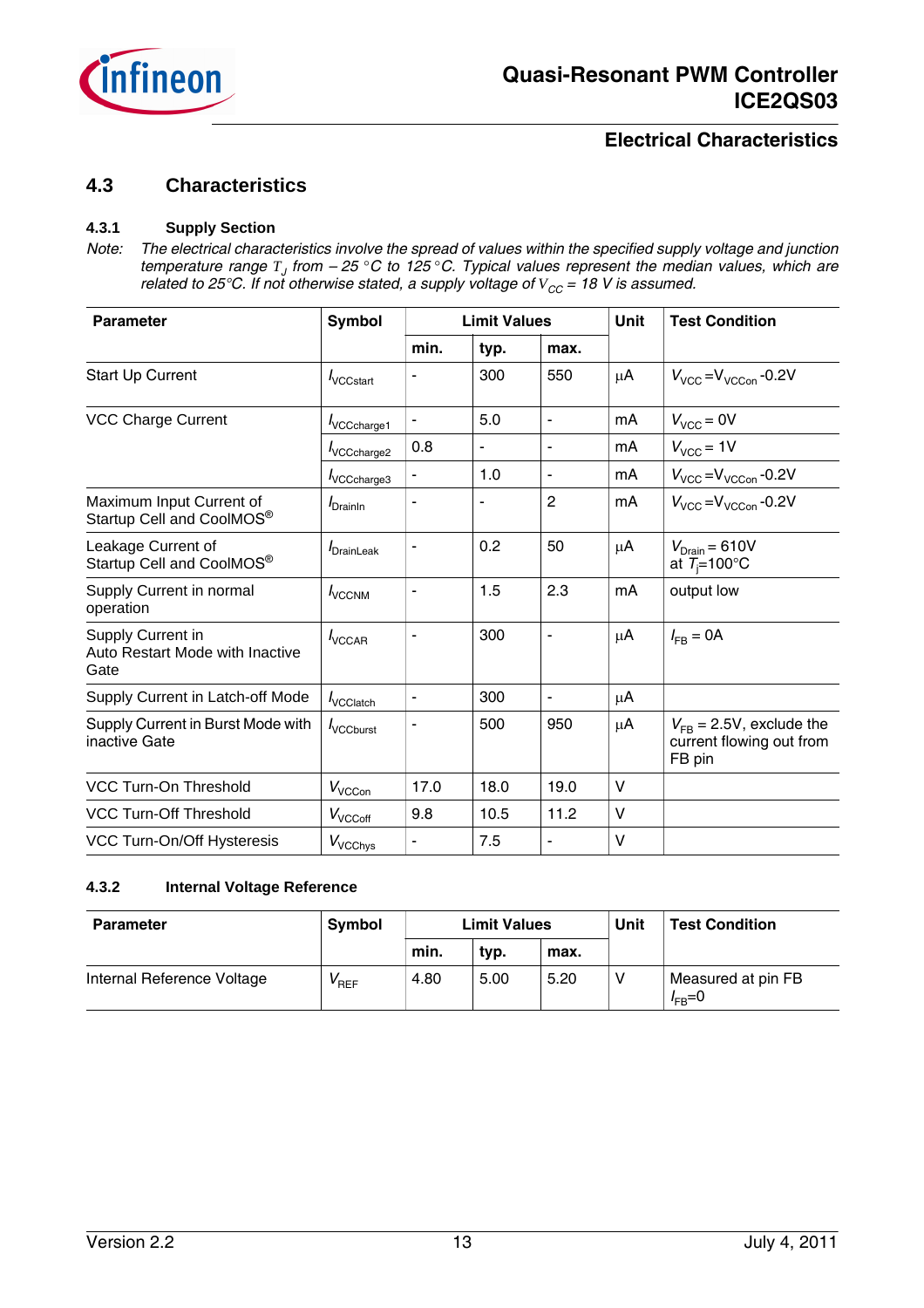

#### **4.3.3 PWM Section**

| <b>Parameter</b>                       | Symbol                      |      | <b>Limit Values</b> |      |           | <b>Test Condition</b> |
|----------------------------------------|-----------------------------|------|---------------------|------|-----------|-----------------------|
|                                        |                             | min. | typ.                | max. |           |                       |
| Feedback Pull-Up Resistor              | $R_{FB}$                    | 14   | 23                  | 33   | $k\Omega$ |                       |
| PWM-OP Gain                            | $\mathrm{G}_{\mathrm{PWM}}$ | 3.18 | 3.3                 | ٠    |           |                       |
| Offset for Voltage Ramp                | $\rm V_{\rm PWM}$           | 0.63 | 0.7                 | -    | ٧         |                       |
| Maximum on time in normal<br>operation | <b>ConMax</b>               | 22   | 30                  | 41   | μS        |                       |

#### **4.3.4 Current Sense**

| <b>Parameter</b>                                       | Symbol                       |      | <b>Limit Values</b> |      | Unit | <b>Test Condition</b> |
|--------------------------------------------------------|------------------------------|------|---------------------|------|------|-----------------------|
|                                                        |                              | min. | typ.                | max. |      |                       |
| Peak current limitation in normal<br>operation         | $\mathsf{V}_{\mathsf{CSth}}$ | 0.97 | 1.03                | 1.09 | ٧    |                       |
| Leading Edge Blanking time                             | <sup>L</sup> LEB             | 200  | 330                 | 460  | ns   |                       |
| Peak Current Limitation in<br><b>Active Burst Mode</b> | $\mathsf{v}_{\textsf{CSB}}$  | 0.29 | 0.34                | 0.39 | ν    |                       |

#### **4.3.5 Soft Start**

| <b>Parameter</b>                                  | Symbol                    |      | <b>Limit Values</b> |      | Unit | <b>Test Condition</b> |
|---------------------------------------------------|---------------------------|------|---------------------|------|------|-----------------------|
|                                                   |                           | min. | typ.                | max. |      |                       |
| Soft-Start time                                   | <sup>l</sup> ss           | 8.5  | 12                  | ۰    | ms   |                       |
| soft-start time step                              | $t_{SS_S}$ <sup>1)</sup>  |      | 3                   |      | ms   |                       |
| Internal regulation voltage at<br>first step      | $V_{SS1}^{1)}$            |      | 1.76                | ۰    | ٧    |                       |
| Internal regulation voltage step<br>at soft start | $\rm V_{SS}$ $\rm s^{1)}$ |      | 0.56                | ۰    | ٧    |                       |

<sup>1)</sup> The parameter is not subjected to production test - verified by design/characterization

#### **4.3.6 Foldback Point Correction**

| <b>Parameter</b>                | Symbol                       | <b>Limit Values</b> |      |       | Unit | <b>Test Condition</b>           |
|---------------------------------|------------------------------|---------------------|------|-------|------|---------------------------------|
|                                 |                              | min.                | typ. | max.  |      |                                 |
| ZC current first step threshold | 'ZC FS                       | 0.35                | 0.5  | 0.621 | mA   |                                 |
| ZC current last step threshold  | Izc LS                       | 1.8                 | -2   | 2.2   | mA   |                                 |
| CS threshold minimum            | $\mathsf{v}_{\mathsf{CSMF}}$ |                     | 0.66 | ٠     | ٧    | $I_{ze}$ =2.2mA, $V_{FB}$ =3.8V |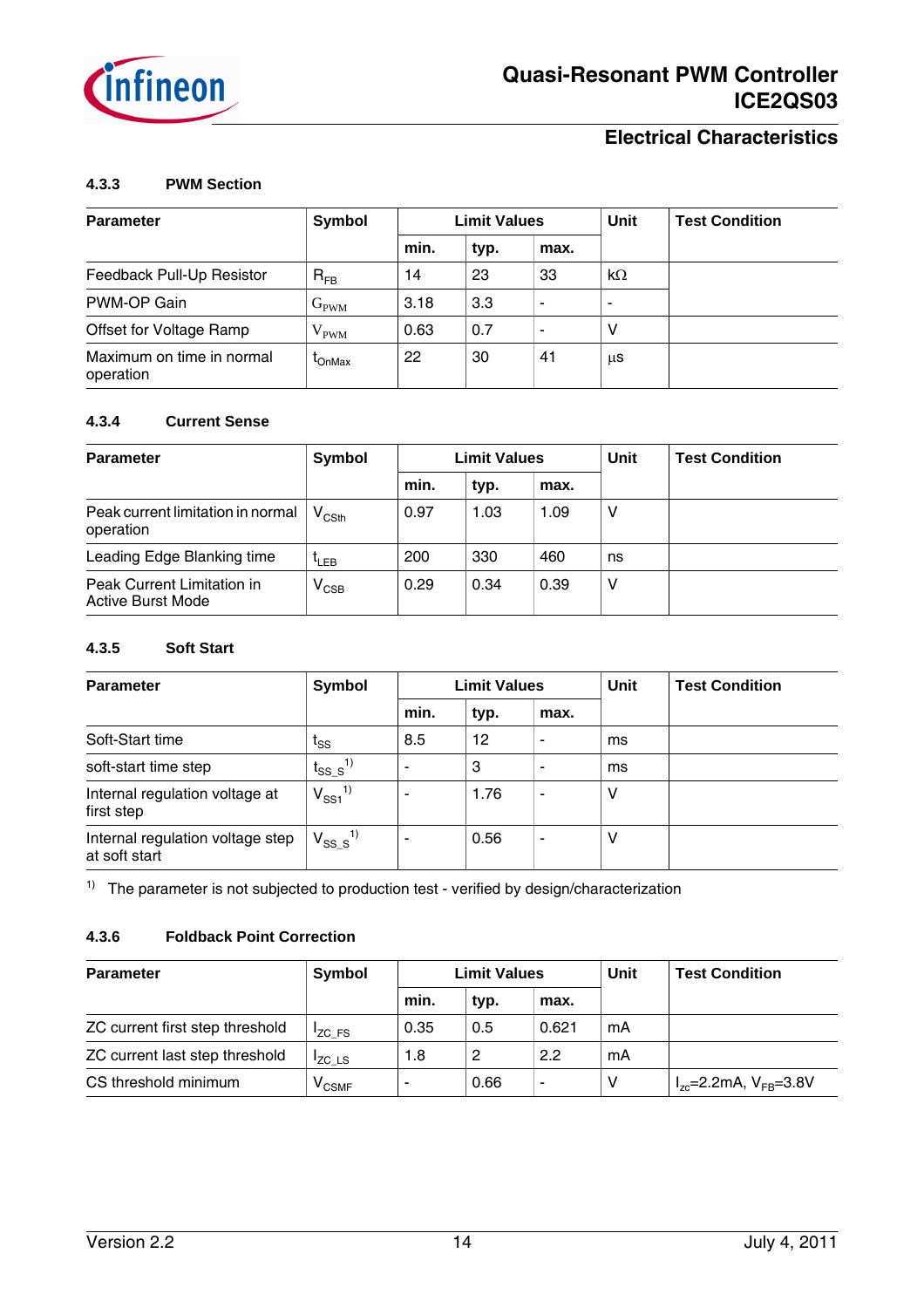

#### **4.3.7 Digital Zero Crossing**

| <b>Parameter</b>                                          | <b>Symbol</b>                 |                              | <b>Limit Values</b> |                          | <b>Unit</b> | <b>Test Condition</b> |
|-----------------------------------------------------------|-------------------------------|------------------------------|---------------------|--------------------------|-------------|-----------------------|
|                                                           |                               | min.                         | typ.                | max.                     |             |                       |
| Zero crossing threshold voltage                           | V <sub>ZCCT</sub>             | 50                           | 100                 | 170                      | mV          |                       |
| Ringing suppression threshold                             | $V_{ZCRS}$                    | $\qquad \qquad \blacksquare$ | 0.7                 | $\overline{\phantom{a}}$ | V           |                       |
| Minimum ringing suppression<br>time                       | t <sub>ZCRS1</sub>            | 1.8                          | 2.5                 | 3.4                      | μs          | $V_{ZC}$ > $V_{ZCRS}$ |
| Maximum ringing suppression<br>time                       | $t_{ZCRS2}$                   | ÷,                           | 25                  | $\overline{\phantom{a}}$ | μs          | $V_{ZC}$ < $V_{ZCRS}$ |
| Threshold to set Up/Down<br>Counter to one                | $V_{FBR1}$                    | ÷                            | 3.9                 | $\blacksquare$           | V           |                       |
| Threshold for downward<br>counting at low line            | $\mathsf{V}_{\mathsf{FBZHL}}$ | ÷,                           | 3.2                 | $\blacksquare$           | $\vee$      |                       |
| Threshold for upward counting<br>at low line              | $V_{\text{FBZLL}}$            | ۰                            | 2.5                 | $\blacksquare$           | $\vee$      |                       |
| Threshold for downward<br>counting at hig line            | $V_{FBZHH}$                   | ÷,                           | 2.9                 | $\overline{\phantom{a}}$ | $\vee$      |                       |
| Threshold for upward counting<br>at highline              | $V_{FBZLH}$                   | $\blacksquare$               | 2.3                 | $\blacksquare$           | $\vee$      |                       |
| <b>ZC current for IC switch</b><br>threshold to high line | $I_{ZCSH}$                    | ۰                            | 1.3                 | $\overline{\phantom{a}}$ | mA          |                       |
| ZC current for IC switch<br>threshold to low line         | $I_{ZCSL}$                    |                              | 0.8                 | $\blacksquare$           | mA          |                       |
| Counter time <sup>1)</sup>                                | $t_{\text{COUNT}}$            | ÷                            | 48                  | $\overline{\phantom{a}}$ | ms          |                       |
| Maximum restart time in normal<br>operation               | $t_{\text{OffMax}}$           | 30                           | 42                  | 57.5                     | $\mu$ s     |                       |

<sup>1)</sup> The parameter is not subjected to production test - verified by design/characterization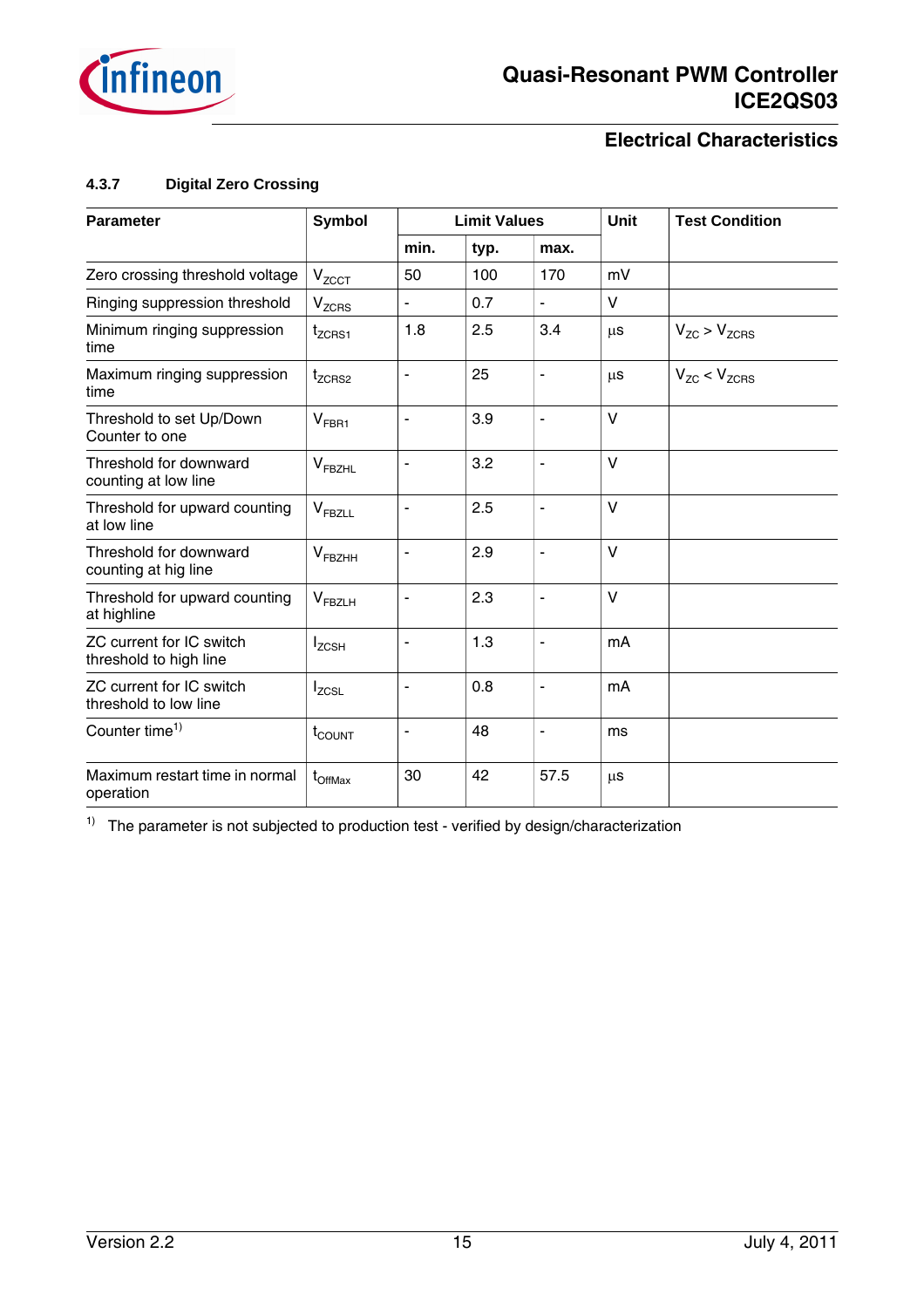

#### **4.3.8 Active Burst Mode**

| <b>Parameter</b>                                          | Symbol            |      | <b>Limit Values</b> |                          | Unit | <b>Test Condition</b> |
|-----------------------------------------------------------|-------------------|------|---------------------|--------------------------|------|-----------------------|
|                                                           |                   | min. | typ.                | max.                     |      |                       |
| Feedback voltage for entering<br><b>Active Burst Mode</b> | $V_{\text{FBEB}}$ |      | 1.25                | ۰                        | v    |                       |
| Minimum Up/down value for<br>entering Active Burst Mode   | $N_{\rm ZC\_ABM}$ |      | 7                   |                          |      |                       |
| Blanking time for entering Active<br><b>Burst Mode</b>    | $t_{BEB}$         |      | 24                  | $\overline{\phantom{a}}$ | ms   |                       |
| Feedback voltage for leaving<br><b>Active Burst Mode</b>  | V <sub>FBLB</sub> |      | 4.5                 | $\blacksquare$           | V    |                       |
| Feedback voltage for burst-on                             | $V_{FBBOn}$       |      | 3.6                 | ٠                        | ۷    |                       |
| Feedback voltage for burst-off                            | $V_{FBBOff}$      | ۰    | 3.0                 | ٠                        | v    |                       |
| Fixed Switching Frequency in<br><b>Active Burst Mode</b>  | $f_{SB}$          |      | 52                  |                          | kHz  |                       |
| Max. Duty Cycle in Active Burst<br>Mode                   | $D_{\text{maxB}}$ |      | 0.5                 | ۰                        |      |                       |

#### **4.3.9 Protection**

| <b>Parameter</b>                                                              | Symbol                        |      | <b>Limit Values</b> |                          | <b>Unit</b> | <b>Test Condition</b> |
|-------------------------------------------------------------------------------|-------------------------------|------|---------------------|--------------------------|-------------|-----------------------|
|                                                                               |                               | min. | typ.                | max.                     |             |                       |
| VCC overvoltage threshold                                                     | V <sub>VCCOVP</sub>           | 24.0 | 25.0                | 26.0                     | v           |                       |
| Over Load or Open Loop<br>Detection threshold for OLP<br>protection at FB pin | $\mathsf{V}_{\mathsf{FBOLP}}$ |      | 4.5                 |                          | V           |                       |
| Over Load or Open Loop<br><b>Protection Blanking Time</b>                     | $t_{OLP\_B}$                  | 20   | 30                  | 44                       | ms          |                       |
| Output Overvoltage detection<br>threshold at the ZC pin                       | V <sub>ZCOVP</sub>            | 3.55 | 3.7                 | 3.84                     | v           |                       |
| <b>Blanking time for Output</b><br>Overvoltage protection                     | t <sub>zcovp</sub>            |      | 100                 |                          | $\mu$ s     |                       |
| Threshold for short winding<br>protection                                     | V <sub>CSSW</sub>             | 1.63 | 1.68                | 1.78                     | V           |                       |
| Blanking time for short-windding<br>protection                                | $t_{\text{CSSW}}$             |      | 190                 |                          | ns          |                       |
| Over temperature protection <sup>1)</sup>                                     | $T_{\rm jCon}$                |      | 140                 | $\overline{\phantom{a}}$ | $^{0}C$     |                       |

*Note:* The trend of all the voltage levels in the Control Unit is the same regarding the deviation except V<sub>VCCOVP</sub>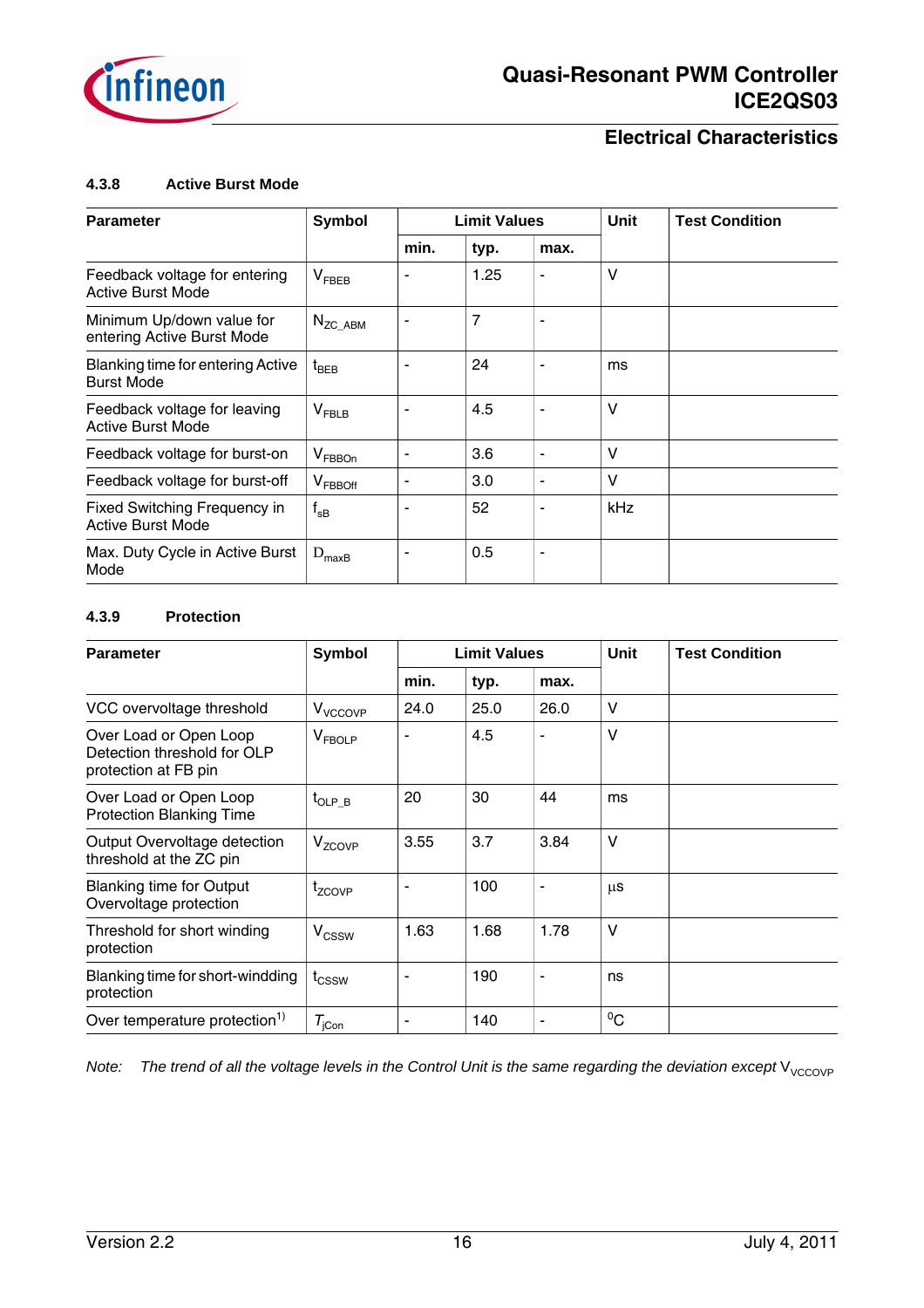

#### **4.3.10 Gate Drive**

| <b>Parameter</b>                | Symbol                         |      | <b>Limit Values</b> |      | <b>Unit</b> | <b>Test Condition</b>                                  |
|---------------------------------|--------------------------------|------|---------------------|------|-------------|--------------------------------------------------------|
|                                 |                                | min. | typ.                | max. |             |                                                        |
| Output voltage at logic low     | V <sub>GATElow</sub>           |      |                     | 1.0  | v           | $V_{VCC} = 18V$<br>$I_{OUT} = 10mA$                    |
| Output voltage at logic high    | V <sub>GATEhigh</sub>          | 9.0  | 10.0                | ٠    | V           | $V_{VCC} = 18V$<br>$I_{OUT} = -10mA$                   |
| Output voltage active shut down | $V_{\mathsf{GATE}$ asd         |      |                     | 1.0  | ٧<br>V      | $V_{VCC}$ = 7V<br>$I_{OUT} = 10mA$                     |
| <b>Rise Time</b>                | $\mathfrak{r}_{\mathsf{rise}}$ |      | 117                 | ٠    | ns          | $C_{\text{OUT}} = 1.0nF$<br>$V_{GATE} = 2V  8V$        |
| <b>Fall Time</b>                | $\mathsf{t}_{\mathsf{fall}}$   |      | 27                  | ۰    | ns          | $C_{\text{OUT}} = 1.0nF$<br>$V_{\text{GATE}} = 8V  2V$ |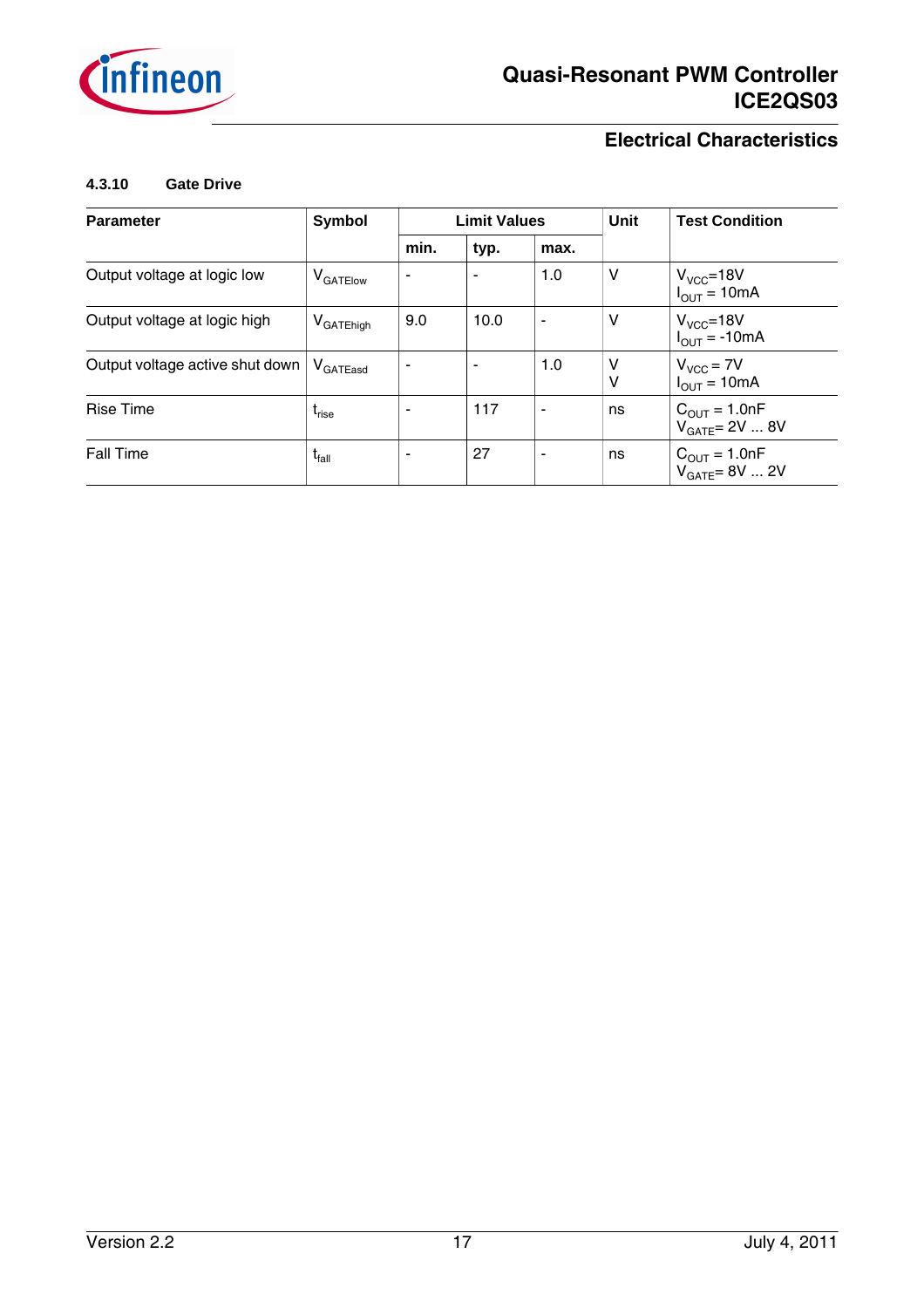

**Outline Dimension**

# **5 Outline Dimension**



*Figure 9 PG-DIP-8 (Pb-free lead plating Plastic Dual-in-Line Outline)*